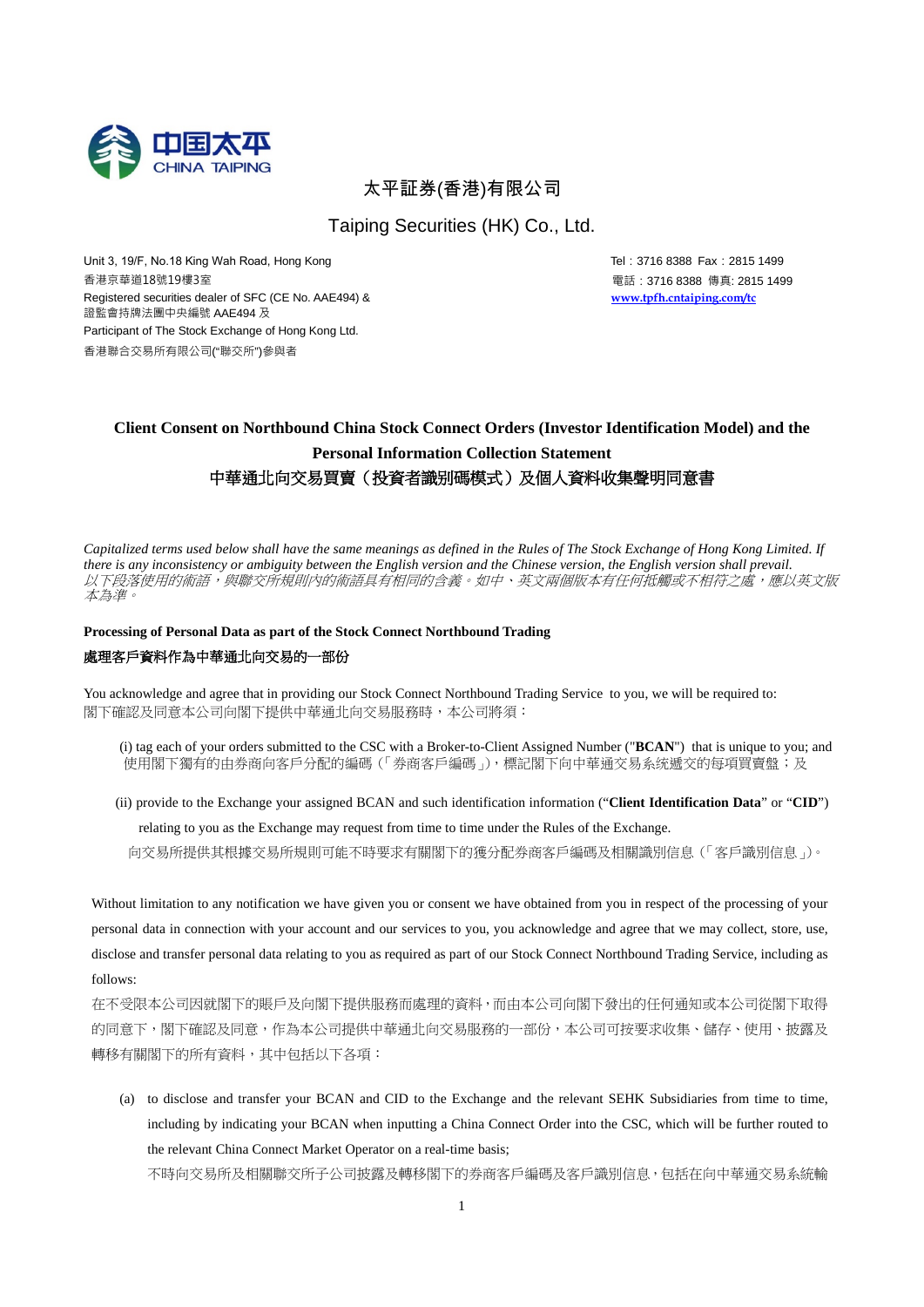入中華通指令時指明閣下的券商客戶編碼,該等資料將實時進一步發送至相關中華通市場營運者;

(b) to allow each of the Exchange and the relevant SEHK Subsidiaries to: (i) collect, use and store your BCAN, CID and any consolidated, validated and mapped BCANs and CID information provided by the relevant China Connect Clearing House (in the case of storage, by any of them or via HKEX) for market surveillance and monitoring purposes and enforcement of the Rules of the Exchange; (ii) transfer such information to the relevant China Connect Market Operator (directly or through the relevant China Connect Clearing House) from time to time for the purposes set out in (c) and (d) below; and (iii) disclose such information to the relevant regulators and law enforcement agencies in Hong Kong so as to facilitate the performance of their statutory functions with respect to the Hong Kong financial markets;

准許各間交易所及相關聯交所子公司:(i)收集、使用及儲存閣下的券商客戶編碼、客戶識別信息及由相關中華通 結算所提供的任何綜合、核實及配對的券商客戶編碼及客戶識別信息資料(就儲存而言,由任何一間交易所或港 交所進行),以作市場監察及監督以及執行聯交所規則目的;(ii)為下文(c)及(d)項所載之目的,不時轉移該等資料 予相關中華通市場營運者(直接或透過相關中華通結算所);及(iii)向香港的相關監管機構及執法機關披露該等資 料,以協助履行相關機構在香港金融市場的法定職能;

- (c) to allow the relevant China Connect Clearing House to: (i) collect, use and store your BCAN and CID to facilitate the consolidation and validation of BCANs and CID and the mapping of BCANs and CID with its investor identification database, and provide such consolidated, validated and mapped BCANs and CID information to the relevant China Connect Market Operator, the Exchange and the relevant SEHK Subsidiary; (ii) use your BCAN and CID for the performance of its regulatory functions of securities account management; and (iii) disclose such information to the Mainland regulatory authorities and law enforcement agencies having jurisdiction over it so as to facilitate the performance of their regulatory, surveillance and enforcement functions with respect to the Mainland financial markets; and 准許相關中華通結算所:(i)收集、使用及儲存閣下的券商客戶編碼及客戶識別信息,以促進綜合及核實券商客戶 編碼及客戶識別信息,以及將券商客戶編碼及客戶識別信息配合其投資者識別數據庫進行配對,並向相關中華通 市場營運者、交易所及相關聯交所子公司提供該等綜合、核實及配對券商客戶編碼及客戶識別信息資料;(ii)使用
	- 閣下的券商客戶編碼及客戶識別信息,以履行其證券賬戶管理的規管職能;及(iii)向擁有司法管轄權的內地監管 機構及執法機關披露該等資料,以協助相關機構履行對內地金融市場的規管、監察及執法職能;及
- (d) to allow the relevant China Connect Market Operator to: (i) collect, use and store your BCAN and CID to facilitate their surveillance and monitoring of securities trading on the relevant China Connect Market through the use of the China Connect Service and enforcement of the rules of the relevant China Connect Market Operator; and (ii) disclose such information to the Mainland regulatory authorities and law enforcement agencies so as to facilitate the performance of their regulatory, surveillance and enforcement functions with respect to the Mainland financial markets.

准許相關中華通市場營運者:(i)收集、使用及儲存閣下的券商客戶編碼及客戶識別信息,以便通過使用中華通服 務及執行相關中華通市場營運商規則,監察及監管相關中華通市場的證券交易;及(ii)向內地監管機構及執法機關 披露該等資料,以協助相關機構履行對內地金融市場的規管、監察及執法職能。

By instructing us in respect of any transaction relating to China Connect Securities, you acknowledge and agree that we may use your personal data for the purposes of complying with the requirements of the Exchange and its rules as in force from time to time in connection with the Stock Connect Northbound Trading. You also acknowledge that despite any subsequent purported withdrawal of consent by you, your personal data may continue to be stored, used, disclosed, transferred and otherwise processed for the above purposes, whether before or after such purported withdrawal of consent.

通過就有關中華通證券的任何交易向本公司發出指示,閣下確認及同意本公司可使用閣下的所有資料,以遵守交易所的規